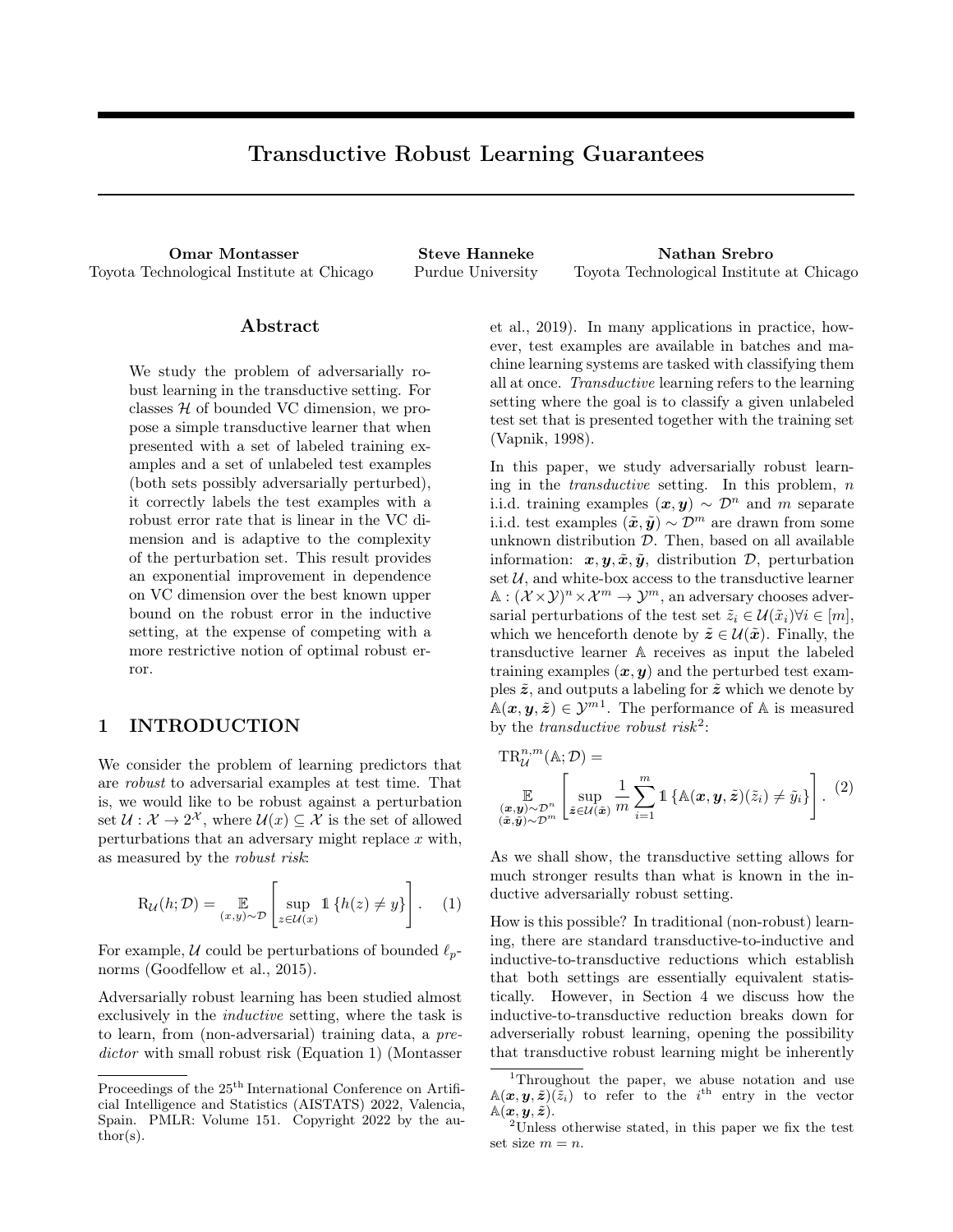easier than inductive robust learning. This is good news, since inductive adversarially robust learning so far seems challenging. Focusing on adversarially robust learning of VC classes (hypothesis classes with bounded VC dimension), although we know all such classes are adverserially robustly learnable, existing inductive methods require sample complexity exponential in the VC dimension, and a completely intractable and essentially non-implementable algorithm Montasser et al. (2019). In contrast, for transductive adversarially robust learning, we present a simple and straight-forward learner with sample complexity only linear in the VC-dimension!

So why are we interested in the transductive setting? First, if the adversarially robust transductive setting is indeed easier than its inductive counterpart, it is important to develop methods that take advantage of this setting, and could be applicable and beneficial when entire batches of test examples are processed concurrently. This paper is the first work, as far as we are aware, in this direction. Alternatively, perhaps advances in analyzing the transductive setting could potentially translate back to the inductive setting although the standard reduction does not apply, we can still be hopeful we might close the gap through additional ideas.

Relaxed guarantees: choice of competitor As with most learning theory gurantees, we will show how, given enough samples, we can approach the error of some reference competitor. The best we can hope for is to compete with  $OPT_{\mathcal{U}} =$ inf<sub>h∈H</sub> Pr<sub>(x,y)</sub>∼ $\mathcal{D}$  [∃z ∈  $\mathcal{U}(x)$  :  $h(z) \neq y$ ], which is the smallest attainable robust risk against perturbation set  $U$ —this is the best we could do even if we knew the source distribution. In this work, we consider a weaker goal where we compete with the smallest attainable robust risk against a stronger adversary:

$$
\mathsf{OPT}_{\mathcal{U}^{-1}(\mathcal{U})} = \inf_{h \in \mathcal{H}} \Pr_{(x,y) \sim \mathcal{D}} \left[ \exists \tilde{x} \in \mathcal{U}^{-1}(\mathcal{U})(x) : h(\tilde{x}) \neq y \right],\tag{3}
$$

where  $\mathcal{U}^{-1}(z) = \{x \in \mathcal{X} : z \in \mathcal{U}(x)\}\$ and  $\mathcal{U}^{-1}(\mathcal{U})(x) =$  $\cup_{z \in \mathcal{U}(x)} \mathcal{U}^{-1}(z) = \{ \tilde{x} \in \mathcal{X} : \mathcal{U}(x) \cap \mathcal{U}(\tilde{x}) \neq \emptyset \}.$ 

In words,  $OPT_{\mathcal{U}^{-1}(\mathcal{U})}$  is the smallest attainable robust risk against the larger perturbation set  $\mathcal{U}^{-1}(\mathcal{U})$ . In particular, when  $x \in \mathcal{U}(x), \mathcal{U}(x) \subseteq \mathcal{U}^{-1}(\mathcal{U})(x)$ and  $OPT_{\mathcal{U}} \leq OPT_{\mathcal{U}^{-1}(\mathcal{U})}$ . And what we will show is a transductive learner A with robust risk  $TR_{\mathcal{U}}(\mathbb{A}; \mathcal{D})$  which is competitive with the best robust risk OPT $_{\mathcal{U}^{-1}(\mathcal{U})}$  against the larger perturbation set  $\mathcal{U}^{-1}(\mathcal{U}).$ 

For example, consider  $\mathcal{U}(x) = B_{\gamma}(x) \oplus$  $\{z \in \mathcal{X} : \rho(x, z) \leq \gamma\}$  where  $\gamma > 0$  and  $\rho$  is some metric on  $\mathcal X$  (e.g.,  $\ell_p$ -balls). In this case,  $\mathcal{U}^{-1}(\mathcal{U})(x) = B_{2\gamma}(x)$ . Furthermore, OPT<sub>U</sub> corresponds to optimal robust risk with radius  $\gamma$ , while  $OPT_{\mathcal{U}^{-1}(\mathcal{U})}$  corresponds to optimal robust risk with radius  $2\gamma$ . In this case, our guarantees will ensure robustness to perturbations within radius  $\gamma$ , that is almost as good as the best possible robust risk with radius  $2\gamma$ . In particular, our guarantees in the realizable setting ensure robustness to perturbations within radius  $\gamma$  when the smallest robust risk with radius  $2\gamma$  is zero, i.e., OPT $_{\mathcal{U}^{-1}(\mathcal{U})} = 0$ . By way of analogy, guarantees that are similar in spirit are common in the context of bi-criteria approximation algorithms for discrete optimization problems (e.g., the sparsest cut approximation algorithm due to Arora et al. (2004)).

Main Contributions We shed some new light on the problem of adversarially robust learning by studying the transductive setting. We propose a simple transductive learning algorithm with robust learning guarantees that are stronger than the known inductive guarantees in some aspects, but weaker in other aspects. Specifically, our algorithm enjoys an improved robust error rate that is at most linear in the VC dimension and is adaptive to the complexity of the perturbation set  $U$ , and is also robust to adversarial perturbations in the training data. This comes at the expense of competing with the more restrictive  $OPT_{\mathcal{U}^{-1}(\mathcal{U})}$ , where the inductive guarantees compete with  $OPT_{\mathcal{U}}$ .

Specifically, given a class  $\mathcal{H}$  and a perturbation set  $\mathcal{U}$ , we present a simple tansductive learner  $\mathbb{A}: (\mathcal{X} \times \mathcal{Y})^n \times$  $\mathcal{X}^n \to \mathcal{Y}^n$  (see Section 3) such that for any distribution  $\mathcal D$  over  $\mathcal X \times \mathcal Y$ :

If Realizable, OPT $_{\mathcal{U}^{-1}(\mathcal{U})}=0$ ,

$$
TR_{\mathcal{U}}(\mathbb{A}; \mathcal{D}) \le \frac{\text{vc}(\mathcal{H}) \log(2n)}{n}.
$$
 (4)

If Agnostic, OPT $_{\mathcal{U}^{-1}(\mathcal{U})} > 0$ ,

$$
TR_{\mathcal{U}}(\mathbb{A}; \mathcal{D}) \le 2\mathsf{OPT}_{\mathcal{U}^{-1}(\mathcal{U})} + O\left(\sqrt{\frac{\mathrm{vc}(\mathcal{H})}{n}}\right). \quad (5)
$$

Our transductive learner A simply asks for any predictor  $h \in \mathcal{H}$  that robustly and correctly labels the training examples  $(x, y)$  with respect to  $\mathcal{U}^{-1}$  and robustly labels the test examples z with respect to  $\mathcal{U}^{-1}$ . In Section 3, we show that our transductive learner additionally enjoys the following properties:

1. Robustness guarantees against adversarial perturbations in the training data. These are the first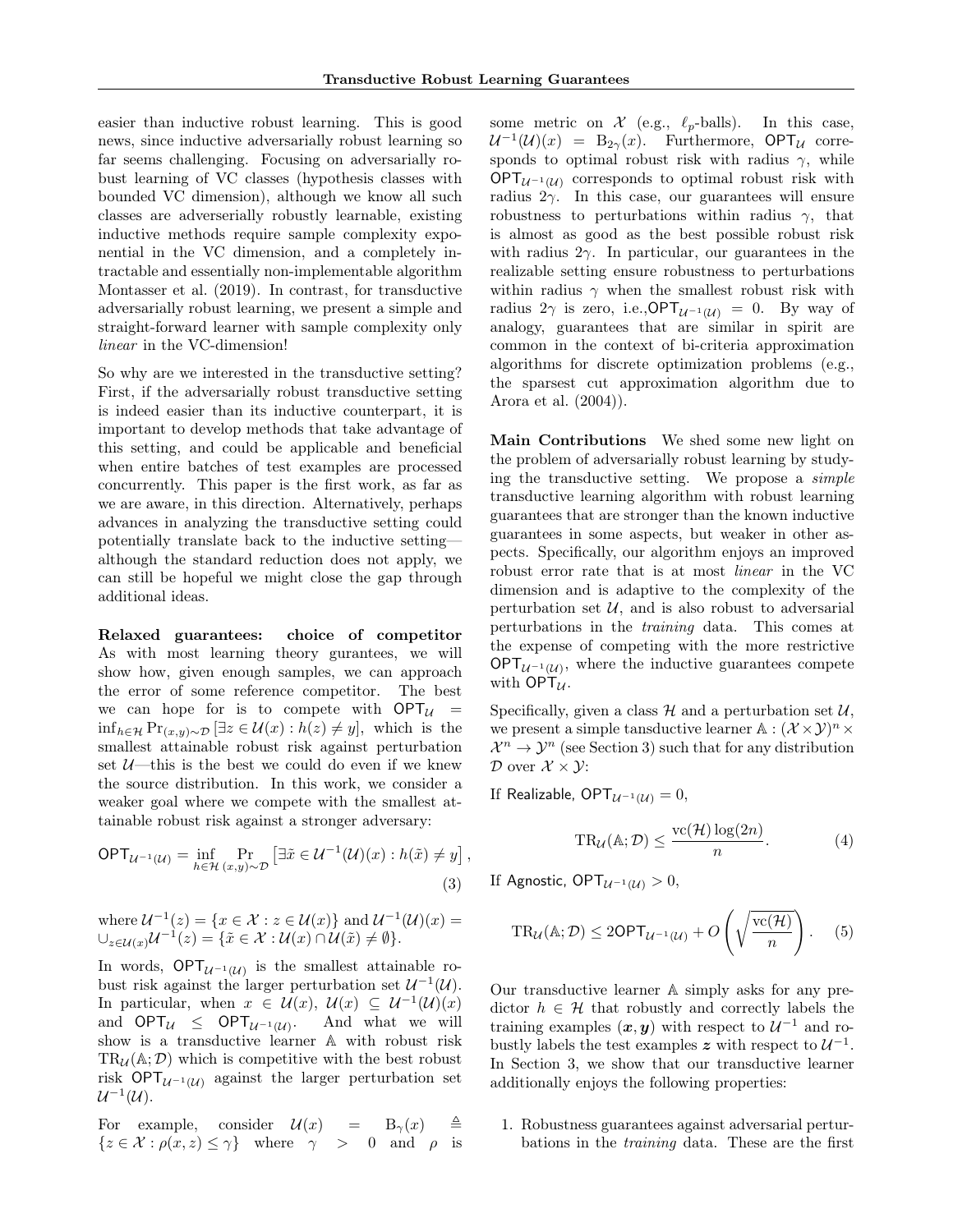non-trivial learning guarantees against adversarial perturbations in the training data, which has not been considered before in the literature to the best of our knowledge.

2. Adaptive robust error rates that are controlled by the complexity of  $H$  and the perturbation set  $U$ in the form of a new complexity measure that we introduce: the relaxed  $U$ -robust shattering dimension rdim<sub> $U(\mathcal{H})$ </sub> (see Definition 1). These are the first general robust learning guarantees that take the complexity of the perturbation set  $\mathcal U$  into account.

Practical Implications In the context of deep learning and robustness to  $\ell_p$  perturbations, and in scenarios where (adversarial) unlabeled test data is available in batches, our results suggest that to incur a low error rate on the test data it suffices to perform adversarial training (e.g., Madry et al. (2018); Zhang et al. (2019)) to find network parameters that simultaneously: (a) robustly and correctly fit the labeled training data, and (b) robustly fit the unlabeled (adversarial) test data. For instance, our transductive learner corresponds to Unsupervised Adversarial Training with Online Targets (Strategy 1 in [AUH+19]). Compared with inductive learning, where it is empirically observed that adversarial training does not always guarantee robust generalization (Schmidt et al., 2018), transductive learning offers a new perspective on adversarial robustness that highlights how unlabeled adversarial test data can inform local robustness, which perhaps is easier to achieve than global robustness.

### 2 PRELIMINARIES

Let X denote the instance space and  $\mathcal{Y} = {\pm 1}.$ Let  $\mathcal{H} \subset \mathcal{Y}^{\mathcal{X}}$  denote a hypothesis class and  $\text{vc}(\mathcal{H})$ denotes its VC dimension. Let  $\mathcal{U}$  :  $\mathcal{X} \rightarrow 2^{\mathcal{X}}$  denote an arbitrary perturbation set such that for each  $x \in \mathcal{X}, \mathcal{U}(x)$  is non-empty. Denote by  $\mathcal{U}^{-1}$  the inverse image of U, where for each  $z \in \mathcal{X}, \mathcal{U}^{-1}(z) =$  ${x \in \mathcal{X} : z \in \mathcal{U}(x)}$ . Observe that for any  $x, z \in \mathcal{X}$ it holds that  $z \in \mathcal{U}(x) \Leftrightarrow x \in \mathcal{U}^{-1}(z)$ . For an instance  $x \in \mathcal{X}, \mathcal{U}^{-1}(\mathcal{U})(x)$  denotes the set of all natural examples  $\tilde{x}$  that share some perturbation with x according to U, i.e.,  $\mathcal{U}^{-1}(\mathcal{U})(x) = \cup_{z \in \mathcal{U}(x)} \mathcal{U}^{-1}(z) =$  $\{\tilde{x} \in \mathcal{X} : \mathcal{U}(x) \cap \mathcal{U}(\tilde{x}) \neq \emptyset\}.$  For any sequence of labeled points  $(x, y) \in (\mathcal{X} \times \mathcal{Y})^n$ , any sequence of adversarial perturbations  $z \in \mathcal{X}^n$ , and any predictor  $h: \mathcal{X} \to \mathcal{Y}$  let  $\text{err}_{\bm{x},\bm{y}}(h) = \frac{1}{n} \sum_{i=1}^{n} \mathbb{1} \{h(x) \neq y\}$  denote the standard 0-1 error, and define

$$
R_{\mathcal{U}^{-1}}(h; \mathbf{z}, \mathbf{y}) = \frac{1}{n} \sum_{i=1}^{n} \sup_{\tilde{x} \in \mathcal{U}^{-1}(z_i)} \mathbb{1} \left\{ h(\tilde{x}) \neq y_i \right\}, \quad (6)
$$

$$
R_{\mathcal{U}^{-1}}(h; \mathbf{z}) = \frac{1}{n} \sum_{i=1}^{n} \sup_{\tilde{x} \in \mathcal{U}^{-1}(z_i)} \mathbb{1} \left\{ h(\tilde{x}) \neq h(z_i) \right\}. \tag{7}
$$

Our transductive robust learning guarantees (presented in Section 3) are in fact in terms of an adaptive complexity measure – that is in general tighter than the VC dimension and takes into account the complexity of both  $H$  and  $U$  – which we introduce next:

Definition 1 (Relaxed Robust Shattering Dimension). A sequence  $z_1, \ldots, z_k \in \mathcal{X}$  is said to be relaxed U-robustly shattered by H if  $\forall y_1, \ldots, y_k \in \{\pm 1\}$ :  $\exists x_1^{y_1}, \ldots, x_k^{y_k} \in \mathcal{X}$  and  $\exists h \in \mathcal{H}$  such that  $z_i \in \mathcal{U}(x_i^{y_i})$ and  $h(\mathcal{U}(x_i^{y_i})) = y_i \forall 1 \leq i \leq k$ . The relaxed  $\mathcal{U}$ robust shattering dimension  $\text{rdim}_{\mathcal{U}}(\mathcal{H})$  is defined as the largest  $k$  for which there exist  $k$  points that are relaxed  $U$ -robustly shattered by  $H$ .

The above complexity measure is inspired by the robust shattering dimension that was introduced by Montasser et al. (2019) and shown to lower bound the sample complexity of robust learning in the inductive setting:

Definition 2 (Robust Shattering Dimension – Montasser et al. (2019)). A sequence  $z_1, \ldots, z_k$  $X$  is said to be *U*-robustly shattered by  $H$  if  $\exists x_1^+, x_1^-, \ldots, x_k^+, x_k^- \in \mathcal{X}$  such that  $\forall i \in [k], z_i \in$  $\mathcal{U}(x_i^+) \cap \mathcal{U}(x_i^-)$  and  $\forall y_1, \ldots, y_k \in \{\pm 1\} : \exists h \in \mathcal{H}$  such that  $h(\mathcal{U}(x_i^{y_i})) = y_i \forall 1 \leq i \leq k$ . The  $\mathcal{U}\text{-robust shatter}$ ing dimension  $\dim_{\mathcal{U}}(\mathcal{H})$  is defined as the largest k for which there exist k points U-robustly shattered by  $H$ .

We remark that for any class  $H$  and any perturbation set  $\mathcal{U}$ , it immediately follows from the definitions above that:  $\dim_{\mathcal{U}}(\mathcal{H}) \leq \text{rdim}_{\mathcal{U}}(\mathcal{H}) \leq \text{vc}(\mathcal{H}).$ 

### 3 MAIN RESULTS

We obtain strong robust learning guarantees against worst-case adversarial perturbations of both the training data and the test data. Specifically, after training examples  $(\boldsymbol{x}, \boldsymbol{y}) \sim \mathcal{D}^n$  and test examples  $(\tilde{\boldsymbol{x}}, \tilde{\boldsymbol{y}}) \sim \mathcal{D}^n$ are drawn, an adversary, which has white-box access to the learner, perturbs both training and test examples by choosing adversarial perturbations  $z \in \mathcal{U}(x)$ and  $\tilde{z} \in \mathcal{U}(\tilde{x})$ . Our transductive learner observes as input  $(z, y)$  and  $\tilde{z}$ , and outputs  $\tilde{h}(\tilde{z}) \in \mathcal{Y}^n$  where  $\hat{h} \in \Delta^{\mathcal{U}}_{\mathcal{H}}(\boldsymbol{z},\boldsymbol{y},\tilde{\boldsymbol{z}})$  defined as follows: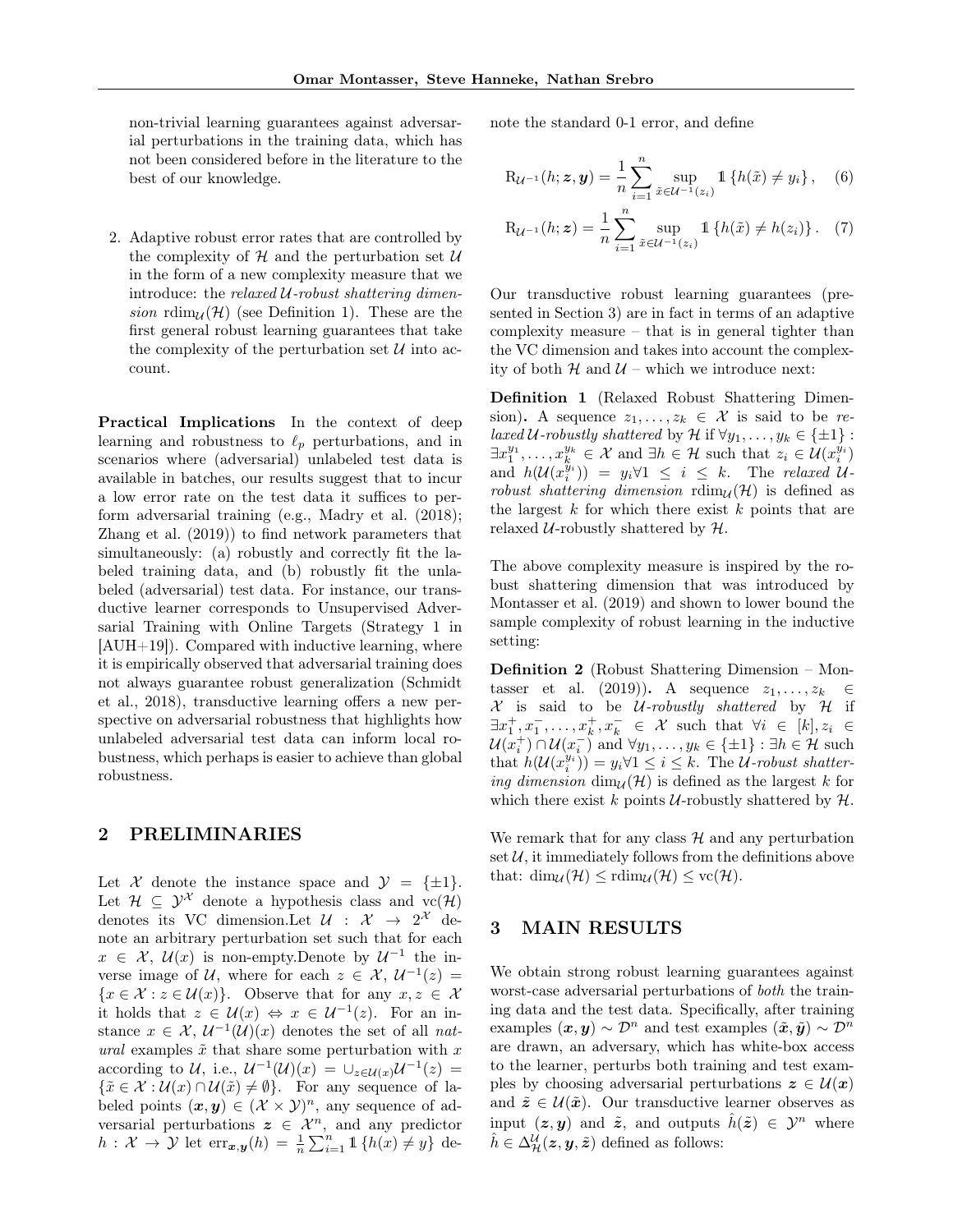If Realizable (OPT $_{\mathcal{U}^{-1}(\mathcal{U})}=0$ ),

$$
\Delta_{\mathcal{H}}^{\mathcal{U}}(z, y, \tilde{z}) = \{ h \in \mathcal{H} : \mathcal{R}_{\mathcal{U}^{-1}}(h; z, y) = 0
$$

$$
\wedge \mathcal{R}_{\mathcal{U}^{-1}}(h; \tilde{z}) = 0 \}.
$$
 (8)

If Agnostic (OPT $_{\mathcal{U}^{-1}(\mathcal{U})} > 0$ ),

$$
\Delta_{\mathcal{H}}^{\mathcal{U}}(z, y, \tilde{z}) = \operatorname*{argmin}_{h \in \mathcal{H}} \max \left\{ \mathrm{R}_{\mathcal{U}^{-1}}(h; z, y), \mathrm{R}_{\mathcal{U}^{-1}}(h; \tilde{z}) \right\}.
$$
\n(9)

Our transductive learner simply asks for any predictor  $h \in \mathcal{H}$  that robustly and correctly labels the training examples  $(z, y)$  with respect to  $\mathcal{U}^{-1}$  and robustly labels the test examples z with respect to  $\mathcal{U}^{-1}$ . Observe that requiring robustness on  $z$  and  $\tilde{z}$  with respect to  $\mathcal{U}^{-1}$  implies, by definition of  $\mathcal{U}^{-1}$ , that the i.i.d. examples  $x$  and  $\tilde{x}$  will be labeled in the same way as  $z$ and  $\tilde{z}$ , even though the learner does not observe x and  $\tilde{x}$ . This is the main insight that we rely on to obtain our transductive robust learning guarantees:

**Theorem 1** (Realizable). For any  $n \in \mathbb{N}$ ,  $\delta > 0$ , class H, perturbation set U, and distribution  $\mathcal D$  over  $\mathcal X \times \mathcal Y$ *satisfying*  $OPT_{\mathcal{U}^{-1}(\mathcal{U})} = 0$ :

$$
\Pr_{\substack{(\mathbf{x}, \mathbf{y}) \sim \mathcal{D}^n \\ (\tilde{\mathbf{x}}, \tilde{\mathbf{y}}) \sim \mathcal{D}^n}} \left[ \forall \mathbf{z} \in \mathcal{U}(\mathbf{x}), \forall \tilde{\mathbf{z}} \in \mathcal{U}(\tilde{\mathbf{x}}), \right. \\
\forall \hat{h} \in \Delta_{\mathcal{H}}^{\mathcal{U}}(\mathbf{z}, \mathbf{y}, \tilde{\mathbf{z}}) : \text{err}_{\tilde{\mathbf{z}}, \tilde{\mathbf{y}}}(\hat{h}) \le \epsilon \right] \ge 1 - \delta,
$$
\n
$$
\text{where} \quad \epsilon = \frac{\text{rdim}_{\mathcal{U}^{-1}}(\mathcal{H}) \log(2n) + \log(1/\delta)}{\epsilon}
$$

 $where$  $\frac{\log(2n) + \log(1/\sigma)}{n} \leq$  $vc(\mathcal{H})\log(2n)+\log(1/\delta)$ n .

**Theorem 2** (Agnostic). For any  $n \in \mathbb{N}$ ,  $\delta > 0$ , class H, perturbation set U, and distribution  $D$  over  $X \times Y$ ,

$$
\Pr_{\substack{(\bar{x}, \bar{y}) \sim \mathcal{D}^n \\ (\bar{x}, \bar{y}) \sim \mathcal{D}^n}} \left[ \forall z \in \mathcal{U}(\bar{x}), \forall \tilde{z} \in \mathcal{U}(\tilde{x}), \right. \\
\forall \hat{h} \in \Delta_{\mathcal{H}}^{\mathcal{U}}(z, y, \tilde{z}) : \text{err}_{(\tilde{z}, \tilde{y})}(\hat{h}) \le \epsilon \right] \ge 1 - \delta,
$$

where

$$
\epsilon = \min \left\{ 2\textsf{OPT}_{\mathcal{U}^{-1}(\mathcal{U})} + O\left( \sqrt{\frac{\textsf{vc}(\mathcal{H}) + \log(1/\delta)}{n}} \right), \right\}
$$
  

$$
3\textsf{OPT}_{\mathcal{U}^{-1}(\mathcal{U})} + O\left( \sqrt{\frac{\textsf{rdim}_{\mathcal{U}^{-1}}(\mathcal{H})\log(2n) + \log(1/\delta)}{n}} \right) \right\}.
$$

The proofs of Theorem 1 and Theorem 2 are deferred to Section 5.

# 4 TRANSDUCTIVE VS. INDUCTIVE

For purposes of the discussion below, let  $A_I : (\mathcal{X} \times$  $(\mathcal{Y})^* \to \mathcal{Y}^{\mathcal{X}}$  denote an inductive learner and  $\mathbb{A}_T : (\mathcal{X} \times \mathcal{Y})^*$ 

 $(\mathcal{Y})^n \times \mathcal{X}^m \to \mathcal{Y}^m$  denote a trnasductive learner. The inductive robust risk of  $A_I$  is defined as

$$
\text{IR}_{\mathcal{U}}^n(\mathbb{A}; \mathcal{D}) = \underset{(\boldsymbol{x}, \boldsymbol{y}) \sim \mathcal{D}^n}{\mathbb{E}} \text{R}_{\mathcal{U}}(\mathbb{A}(\boldsymbol{x}, \boldsymbol{y}); \mathcal{D}).
$$

For standard (non-robust) supervised learning, i.e., when  $\mathcal{U}(x) = \{x\}$ , there isn't much difference between the transductive and inductive settings in terms of statistical performance—an observation which has been employed in designing and analyzing inductive learning algorithms by relying on the transductive setting (Vapnik and Chervonenkis, 1974). We can always take an inductive learner  $A_I$  and use it transductively as  $A_T$ defined as

$$
\forall i \in [m] : \mathbb{A}_T(\boldsymbol{x}, \boldsymbol{y}, \tilde{\boldsymbol{x}})(\tilde{x}_i) = \mathbb{A}_I(\boldsymbol{x}, \boldsymbol{y})(\tilde{x}_i), \qquad (10)
$$

and so  $\text{TR}^{n,m}(\mathbb{A}_T;\mathcal{D}) \leq \text{IR}^n(\mathbb{A}_I;\mathcal{D}).$ 

In the other direction, given a transductive learner  $A_T$ , if it's guarantee doesn't depend on the test set size  $m$ (i.e., holds even when  $m = 1$ ), we can consider an inductive learner  $A_I$  that outputs a predictor which just runs the transductive learner at test-time defined as

$$
\forall x \in \mathcal{X} : \mathbb{A}_I(\boldsymbol{x}, \boldsymbol{y})(x) = \mathbb{A}_T(\boldsymbol{x}, \boldsymbol{y}, x), \qquad (11)
$$

ensuring  $\text{IR}^n(\mathbb{A}_I; \mathcal{D}) = \text{TR}^{n,1}(\mathbb{A}_T; \mathcal{D}).$ 

More generally, if the transductive learner  $A_T$  does rely on having multiple test examples, e.g.,  $m = n$  as in our case, we can randomly split the training set, using some of the training examples as test examples:

$$
\forall x \in \mathcal{X} : \mathbb{A}_I(\boldsymbol{x}, \boldsymbol{y})(x) = \mathbb{A}_T(\boldsymbol{x}', \boldsymbol{y}', \boldsymbol{x}'' \cup \{x\})(x), \ (12)
$$

where  $x'$  and  $x''$  are random disjoint subsets of x of size  $\lfloor \frac{n}{2} \rfloor$  and  $\lfloor \frac{n}{2} \rfloor - 1$ , and  $\mathbf{x}'' \cup \{x\}$  is a random permutation of the concatenation. This ensures

$$
IR^{n}(\mathbb{A}_{I}; \mathcal{D}) = \mathbb{E} [\mathbb{1} \{ \mathbb{A}_{T}(\boldsymbol{x}', \boldsymbol{y}', \boldsymbol{x}'' \cup \{x\})(x) \neq y \}]
$$
  
\n
$$
= \mathbb{E} \mathbb{E} [\mathbb{1} \{ \mathbb{A}_{T}(\boldsymbol{x}, \boldsymbol{y}, \tilde{\boldsymbol{x}})(\tilde{x}_{i}) \neq \tilde{y}_{i} \}]
$$
  
\n
$$
= \mathbb{E} \mathbb{E} \frac{2}{(\tilde{\boldsymbol{x}}, \tilde{\boldsymbol{y}}) \sim \mathcal{D}^{n/2}} \sum_{i=1}^{\frac{n}{2}} \mathbb{1} \{ \mathbb{A}_{T}(\boldsymbol{x}, \boldsymbol{y}, \tilde{\boldsymbol{x}})(\tilde{x}_{i}) \neq \tilde{y}_{i} \}
$$
  
\n
$$
= \mathbb{E} \sum_{(\tilde{\boldsymbol{x}}, \tilde{\boldsymbol{y}}) \sim \mathcal{D}^{n/2}} \sum_{i=1}^{\frac{n}{2}} \mathbb{1} \{ \mathbb{A}_{T}(\boldsymbol{x}, \boldsymbol{y}, \tilde{\boldsymbol{x}})(\tilde{x}_{i}) \neq \tilde{y}_{i} \}
$$
  
\n
$$
= \text{TR}^{\frac{n}{2}, \frac{n}{2}}(\mathbb{A}_{T}; \mathcal{D}).
$$

Why is the robust setting different? We can still reduce transductive to inductive just the same. Given an inductive learner  $A_I$ , the construction of Equation 10 is still valid, and we have  $\text{TR}^{n,m}_{\mathcal{U}}(\mathbb{A}_T;\mathcal{D}) \leq$  $\text{IR}_{\mathcal{U}}^n(\mathbb{A}_I;\mathcal{D}).$ 

But what happens in the reverse direction? If transductive learner  $A_T$  doesn't rely on having multiple test examples, i.e., its guarantee doesn't depend on m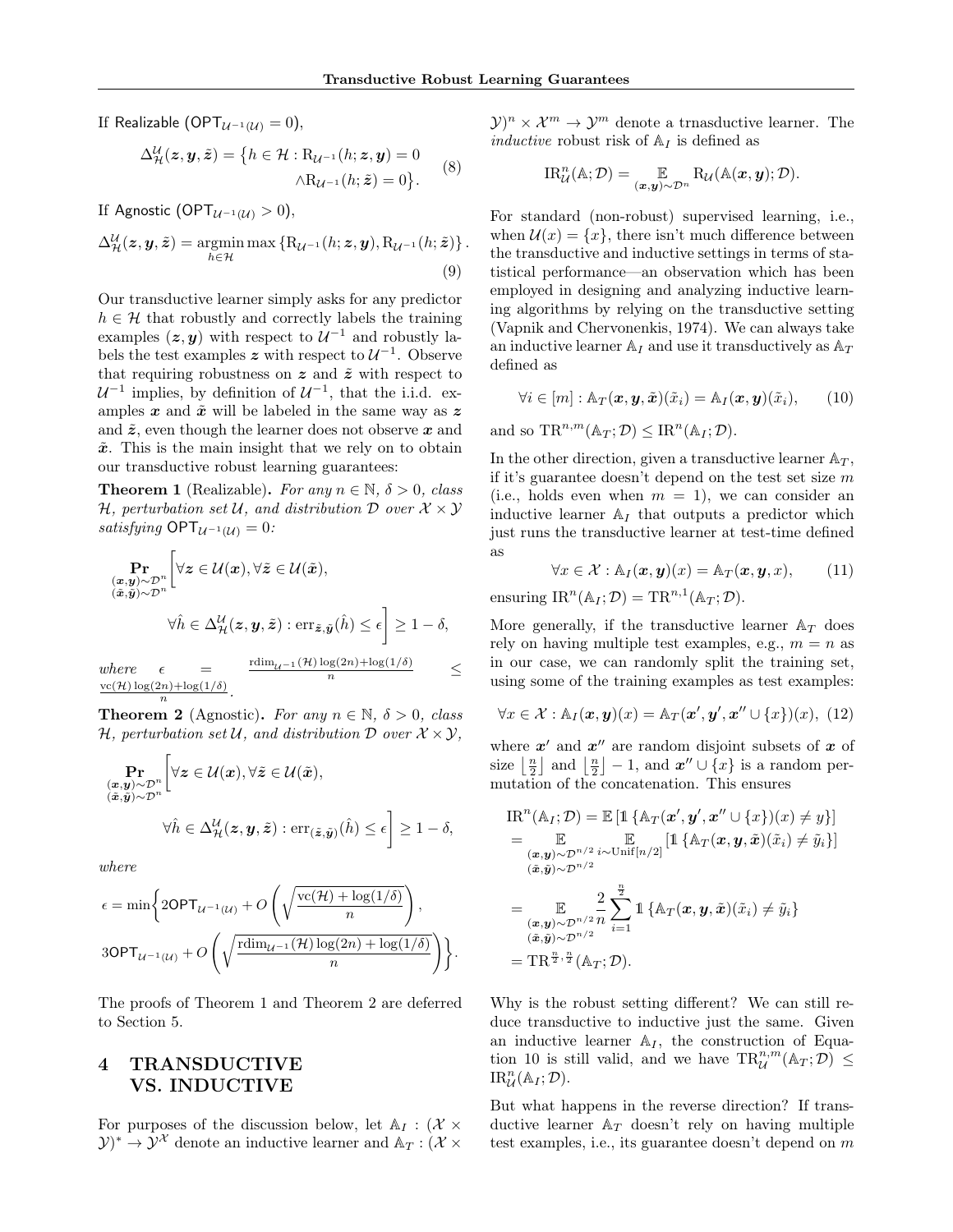and is valid even if  $m = 1$ , the construction in Equation 11 can still be used, and we have  $\text{IR}_{\mathcal{U}}^n(\mathbb{A}_I;\mathcal{D})=$  $TR_{\mathcal{U}}^{n,1}(\mathbb{A}_T;\mathcal{D}).$  This reduction has the potential of aiding in designing robust inductive learning methods, but it relies on the transductive method not depending on the number of test examples, or equivalently referred to as 1-point transductive learners (e.g., the one-inclusion graph prediction algorithm due to Haussler et al. (1994)). Unfortunately, this is not the case for our transductive learner  $A_T$  (presented in Section 3) which requires  $m = n$ .

Trying to apply the other reduction from Equation 12 and its analysis in the transductive setting, we would need to implement:  $\mathbb{A}_T(\mathbf{x}', \mathbf{y}', \mathbf{z}'' \cup \{z\})$ . To apply our transductive learner  $A_T$ , we would need not the subset of training points  $x''$ , but rather their perturbations  $z''$ . But how could we obtain this? This is not given to us. If  $x \in \mathcal{U}(x)$ , we can try using  $z_i'' = x_i''$ , i.e.  $\mathbb{A}_T(\boldsymbol{x}', \boldsymbol{y}', \boldsymbol{x}'' \cup \{z\}),$  for which we get the following inductive error:

$$
\mathrm{IR}_{\mathcal{U}}^n(\mathbb{A}_I; \mathcal{D}) = \mathop{\mathbb{E}}_{\substack{(\boldsymbol{x}, \boldsymbol{y}) \sim \mathcal{D}^{n/2} \\ (\tilde{\boldsymbol{x}}, \tilde{\boldsymbol{y}}) \sim \mathcal{D}^{n/2}}} \left[ \mathop{\mathbb{E}}_{i \sim \mathrm{Unif}[n/2]} \right]
$$
\n
$$
\sup_{\tilde{z}_i \in \mathcal{U}(\tilde{x}_i)} \mathbb{1} \left\{ \mathbb{A}_T(\boldsymbol{x}, \boldsymbol{y}, \tilde{\boldsymbol{x}}_{1:i}, \tilde{z}_i, \tilde{\boldsymbol{x}}_{i+1:\frac{n}{2}})(\tilde{z}_i) \neq y_i \right\} \right].
$$

But the right hand side here is only a (loose) upper bound on  $\text{TR}_{\mathcal{U}}^{n/2,n/2}(\mathbb{A}_T;\mathcal{D})$ . Specifically, in the above, the supremum representing the adversary, comes in after knowing which one of the  $\frac{n}{2}$  points we are evaluating on. On the other hand, in a true transductive setting, i.e., in the definition of  $\text{TR}_{\mathcal{U}}^{n/2,n/2}$ , the adversary needs to commit to a perturbation that would be bad (for us) on all  $\frac{n}{2}$  of the points. In a sense, the fact that the adversary must perturb all points, and we can leverage knowledge of these perturbations, is what restricts the power of the adversary in the transductive setting, and allows us to better protect against adversarial attacks affecting many examples (we might still get a few examples wrong, but that's OK).

Proper vs. Improper Another issue where we see a difference between inductive and transductive adversarially robust learning is with regards to whether the learning can be proper. Montasser et al. (2019) showed that learning some VC classes in the inductive setting necessarily requires improper learning. Specifically, there are classes  $H$  with constant VC dimension that are not robustly PAC learnable with any inductive proper learner  $\mathbb{A}_I : (\mathcal{X} \times \mathcal{Y})^* \to \mathcal{H}$ , where proper learning is defined as outputting a predictor in  $H$ . Even in the case of robust realizability with respect to  $\mathcal{U}^{-1}(\mathcal{U}),$  i.e.,  $\mathsf{OPT}_{\mathcal{U}^{-1}(\mathcal{U})}=0$ , we can still adapt the construction of Montasser et al. (2019) to conclude that improper learning is needed in the inductive setting, whereas for transductive learning, our learner from Section 3 is proper. But this isn't surprising, and also in the standard (non-robust) setting we can expect differences in properness between transductive and inductive.

We mentioned that any transductive non-robust learner can be transformed to an inductive learner, using the reduction in Equation 12. But even if the transductive learner is proper, the resulting inductive learner is not. And furthermore, any improper transductive learner, whether non-robust or robust, can be transformed to a proper transductive learner. Specifically, for any transductive learner  $A_T$  and any input  $(\boldsymbol{x}, \boldsymbol{y}, \tilde{\boldsymbol{z}}) \in (\mathcal{X} \times \mathcal{Y})^n \times \mathcal{X}^m$ , we can project the labeling  $A_T(\mathbf{x}, \mathbf{y}, \tilde{\mathbf{z}})$  to the closest proper labeling in the set  $\Gamma_{\mathcal{H}}(\tilde{z}) = \{(h(\tilde{z})): h \in \mathcal{H}\}\$ . In the realizable setting, when  $\exists h \in \mathcal{H}$  s.t.  $R_{\mathcal{U}}(h;\mathcal{D}) = 0$ , we are guaranteed that whenever  $\mathbb{A}(x, y, \tilde{z})$  has  $\epsilon$  error then the proper labeling has  $2\epsilon$  error. In the agnostic setting, we are guaranteed that the proper labeling will incur robust error at most  $3 \inf_{h \in \mathcal{H}} R_{\mathcal{U}}(h; \mathcal{D}) + 2\epsilon$  whenever  $\mathbb{A}(\boldsymbol{x}, \boldsymbol{y}, \tilde{\boldsymbol{z}})$  has robust error of  $\inf_{h \in \mathcal{H}} \mathrm{R}_{\mathcal{U}}(h; \mathcal{D}) + \epsilon$ . We therefore see that in the transductive setting, improperness can never buy a significant advantage, and we should not be surprised that learning that must be improper in the inductive setting can be proper in the transductive one.

### 5 PROOFS

We start with stating a helpful lemma that extends the classic Sauer-Shelah-Perles lemma for the robust setting (the proof is deferred to Appendix A).

**Lemma 3** (Sauer's lemma for rdim<sub>U</sub>(H)). For any class  $H$ , any perturbation set  $U$ , and any sequence of points  $z_1, \ldots, z_n \in \mathcal{X}$ ,

$$
|\Pi_{\mathcal{H}}^{\mathcal{U}}(z_1,\ldots,z_n)| \triangleq \left| \left\{ (h(z_1),\ldots,h(z_n)) \Big|_{z_i \in \mathcal{U}(x_i) \wedge h(\mathcal{U}(x_i)) = h(z_i) \forall 1 \le i \le n} \right\} \right|
$$
  

$$
\leq \left( \frac{n}{\leq r \dim_{\mathcal{U}}(\mathcal{H})} \right) \triangleq \sum_{i=0}^{r \dim_{\mathcal{U}}(\mathcal{H})} {n \choose i}.
$$

#### 5.1 Realizable Setting

Proof. (Proof of Theorem 1) It suffices to show that

$$
\Pr_{\substack{(\mathbf{x}, \mathbf{y}) \sim \mathcal{D}^n \\ (\tilde{\mathbf{x}}, \tilde{\mathbf{y}}) \sim \mathcal{D}^n}} \Big[ \exists \mathbf{z} \in \mathcal{U}(\mathbf{x}), \exists \tilde{\mathbf{z}} \in \mathcal{U}(\tilde{\mathbf{x}}),
$$
\n
$$
\exists \hat{h} \in \Delta_{\mathcal{H}}^{\mathcal{U}}(\mathbf{z}, \mathbf{y}, \tilde{\mathbf{z}}) : \text{err}_{\tilde{\mathbf{z}}, \tilde{\mathbf{y}}}(\hat{h}) > \epsilon \Big] \le \delta.
$$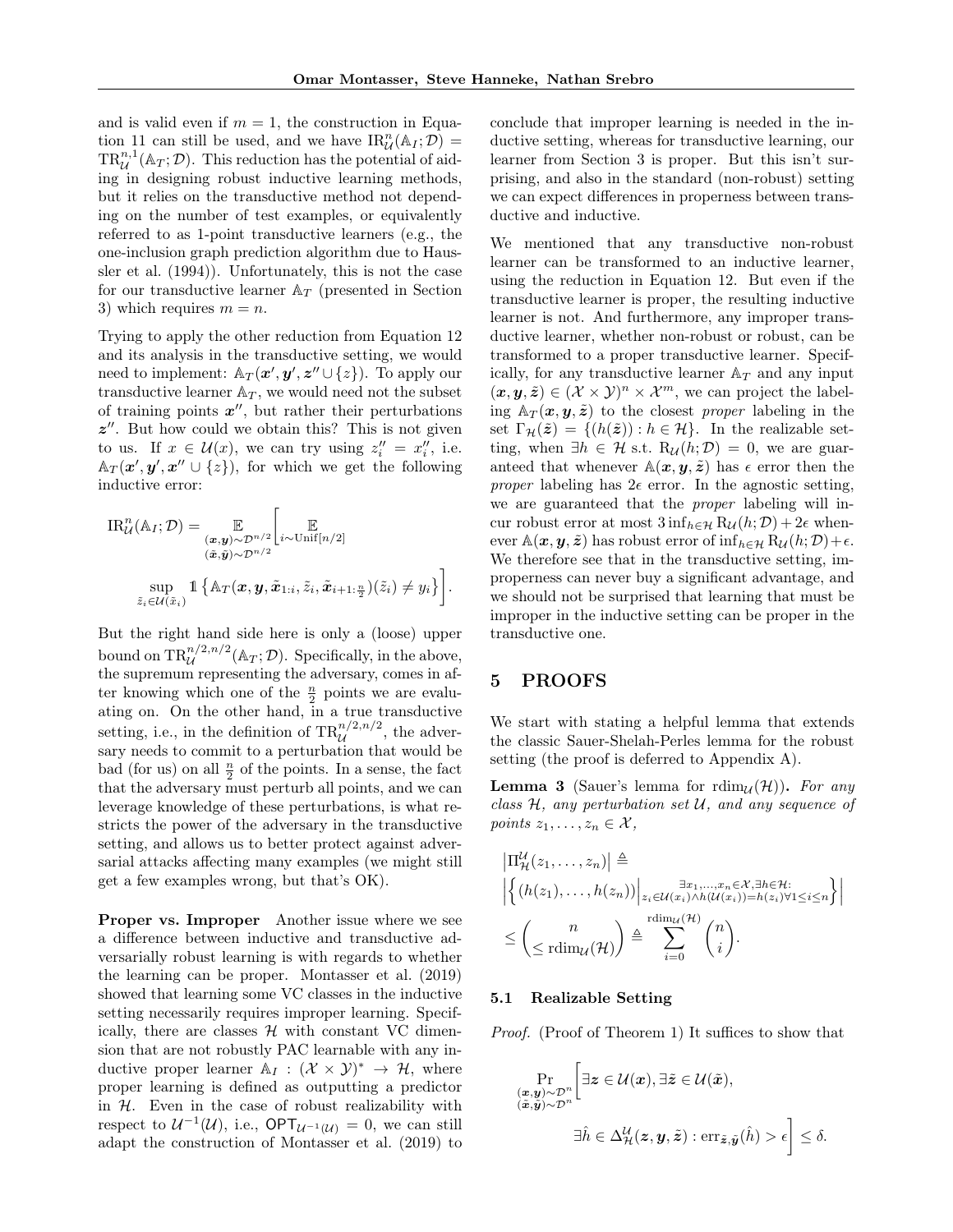Observe that since  $\mathsf{OPT}_{\mathcal{U}^{-1}(\mathcal{U})}=0$ , it holds by definition of  $\Delta_{\mathcal{H}}^{\mathcal{U}}$  (see Equation 8) that the set  $\Delta_{\mathcal{H}}^{\mathcal{U}}(z, y, \tilde{z})$ is non-empty with probability 1.

We will first start with a standard observation stating that sampling two iid sequences of length n,  $(\mathbf{x}, \mathbf{y}) \sim$  $\mathcal{D}^n$  and  $(\tilde{\boldsymbol{x}}, \tilde{\boldsymbol{y}}) \sim \mathcal{D}^n$ , is equivalent to sampling a single iid sequence of length  $2n$ ,  $(\mathbf{x}, \mathbf{y}) \sim \mathcal{D}^{2n}$ , and then randomly splitting it into two sequences of length  $n$  (using a permutation  $\sigma$  of  $\{1, \ldots, 2n\}$  sampled uniformly at random). Thus, it follows that

$$
\Pr_{\substack{(\mathbf{x}, \mathbf{y}) \sim \mathcal{D}^n \\ (\tilde{\mathbf{x}}, \tilde{\mathbf{y}}) \sim \mathcal{D}^n}} \Big[ \exists \mathbf{z} \in \mathcal{U}(\mathbf{x}), \exists \tilde{\mathbf{z}} \in \mathcal{U}(\tilde{\mathbf{x}}), \exists \hat{h} \in \Delta_{\mathcal{H}}^{\mathcal{U}}(\mathbf{z}, \mathbf{y}, \tilde{\mathbf{z}}) : \\ \exp(\tilde{\mathbf{z}}, \tilde{\mathbf{y}}) \sim \mathcal{D}^n} \exp \Big[ \mathbb{E}_{\mathbf{z}, \mathbf{y}} \Big[ \mathbb{E}_{\mathbf{z}, \mathbf{z}} \Big[ \mathbb{E}_{\mathbf{z}, \mathbf{z}} \Big[ \Big( \mathbf{x}, \mathbf{y} \Big) \Big] \Big],
$$

where  $\sigma$  is a permutation of [2n] sampled uniformly at random and  $E_{\sigma,z}$  is defined as:

$$
E_{\sigma, \mathbf{z}} = \left\{ \exists \mathbf{z}_{\sigma(1:2n)} \in \mathcal{U}(\mathbf{x}_{\sigma(1:2n)}), \n\exists \hat{h} \in \Delta_{\mathcal{H}}^{\mathcal{U}}(\mathbf{z}_{\sigma(1:n)}, \mathbf{y}_{\sigma(1:n)}, \mathbf{z}_{\sigma(n+1:2n)}) : \n\text{err}_{\mathbf{z}_{\sigma(n+1:2n)}, \mathbf{y}_{\sigma(n+1:2n)}}(\hat{h}) > \epsilon \right\}.
$$

High error on  $z$ 's implies high error on  $x$ 's. It suffices to show that for any  $(x, y) \sim \mathcal{D}^{2n}$  such that  $\exists h^* \in \mathcal{H}$  with  $h^*(\mathcal{U}^{-1}(\mathcal{U})(\boldsymbol{x})) = \boldsymbol{y}$  (which occurs with probability one):  $Pr_{\sigma}[E_{\sigma,z}|(\boldsymbol{x},\boldsymbol{y})] \leq \delta$ . To this end, we will start by showing that the event  $E_{\sigma,z}$  implies the following event  $E_{\sigma,\mathbf{x}}$ :

$$
E_{\sigma,\boldsymbol{x}} = \left\{ \exists z_{\sigma(1:2n)} \in \mathcal{U}(\boldsymbol{x}_{\sigma(1:2n)}), \n\exists \hat{h} \in \Delta_{\mathcal{H}}^{\mathcal{U}}(z_{\sigma(1:n)}, \boldsymbol{y}_{\sigma(1:n)}, z_{\sigma(n+1:2n)}) : \n\text{err}_{\boldsymbol{x}_{\sigma(n+1:2n)}, \boldsymbol{y}_{\sigma(n+1:2n)}}(\hat{h}) > \epsilon \right\}.
$$

In words, in case there are adversarial perturbations  $z_{\sigma(1:2n)} \in \mathcal{U}(x_{\sigma(1:2n)})$  and a pre $dictor$   $h$  $_{\mathcal{H}}^{\mathcal{U}}(z_{\sigma(1:n)},\bm{y}_{\sigma(1:n)},z_{\sigma(n+1:2n)})$  with many mistakes on the adversarial perturbations:  $\mathrm{err}_{\boldsymbol{z}_{\sigma(n+1:2n)},\boldsymbol{y}_{\sigma(n+1:2n)}}(\hat{h})$  >  $\epsilon$ , then this implies that  $\hat{h}$  makes many mistakes on the original nonadversarial test sequence:  $\mathrm{err}_{\boldsymbol{x}_{\sigma(n+1:2n)},\boldsymbol{y}_{\sigma(n+1:2n)}}(\hat{h})$  $\epsilon$ . This is because for any  $z_{\sigma(1:2n)} \in \mathcal{U}(x_{\sigma(1:2n)}),$ by definition of  $\Delta_{\mathcal{H}}^{\mathcal{U}}$  (see Equation 8), any  $\hat{h} \in$  $\Delta_{\mathcal{H}}^{\mathcal{U}}(z_{\sigma(1:n)}, \mathbf{y}_{\sigma(1:n)}, \dot{z}_{\sigma(n+1:2n)})$  robustly labels the perturbations  $z_{\sigma(1:2n)}$ :  $\hat{h}(\mathcal{U}^{-1}(z_{\sigma(1:2n)})) = \hat{h}(z_{\sigma(1:2n)})$ . That is,

$$
(\forall 1 \leq i \leq 2n) \left(\forall \tilde{x} \in \mathcal{U}^{-1}(z_{\sigma(i)})\right) : \hat{h}(\tilde{x}) = \hat{h}(z_{\sigma(i)}).
$$

By definition of  $\mathcal{U}^{-1}$ , it holds that  $\mathbf{x}_{\sigma(1:2n)} \in$  $\mathcal{U}^{-1}(\boldsymbol{z}_{\sigma(1:2n)})$ . Thus, it follows that  $\hat{h}(\boldsymbol{z}_{\sigma(n+1:2n)})=$  $\hat{h}(\boldsymbol{x}_{\sigma(n+1:2n)})$ , and therefore, event  $E_{\sigma,\boldsymbol{z}}$  implies event  $E_{\sigma,\boldsymbol{x}}$ .

Finite robust labelings on  $x$ 's Based on the above, it suffices now to show that:  $Pr_{\sigma} [E_{\sigma, x} | (\boldsymbol{x}, \boldsymbol{y})] \leq$ δ. To this end, we will show that for any permutation  $\sigma$ , any  $z_{\sigma(1:2n)} \in \mathcal{U}(x_{\sigma(1:2n)})$ , and any  $h \in$  $\Delta_{\mathcal{H}}^{\mathcal{U}}(z_{\sigma(1:n)},\mathbf{y}_{\sigma(1:n)},z_{\sigma(n+1:2n)})$  it holds that the labeling  $\hat{h}(\mathbf{x}_{\sigma(1:2n)})$  is included in a finite set of possible behaviors  $\Pi_{\mathcal{H}}^{\mathcal{U}}$  defined on the entire sequence  $\bm{x} = (x_1, \ldots, x_{2n})$  by:

$$
\Pi_{\mathcal{H}}^{\mathcal{U}}(x_1,\ldots,x_{2n}) = \left\{ (h(\boldsymbol{x}_{1:2n})) \Big|_{\exists h \in \mathcal{H}: h(\mathcal{U}^{-1}(z_i)) = h(x_i) \forall 1 \leq i \leq 2n} \right\}.
$$

Consider an arbitrary permutation  $\sigma$  and an arbitrary  $z_{\sigma(1:2n)} \in \mathcal{U}(x_{\sigma(1:2n)})$ . For any  $\hat{h} \in$  $\Delta_{\mathcal{H}}^{\mathcal{U}}(z_{\sigma(1:n)}, \mathbf{y}_{\sigma(1:n)}, z_{\sigma(n+1:2n)}),$  by definition of  $\Delta_{\mathcal{H}}^{\mathcal{U}},$ it holds that  $\hat{h} \left( \mathcal{U}^{-1}(\boldsymbol{z}_{\sigma(1:n)}) \right) = \boldsymbol{y}_{\sigma(1:n)}$  and  $\hat{h}(\mathcal{U}^{-1}(\boldsymbol{z}_{\sigma(n+1:2n)})) = \hat{h}(\boldsymbol{z}_{\sigma(n+1:2n)}).$  Therefore,  $z_{\sigma(1:2n)} \in \mathcal{U}(x_{\sigma(1:2n)})$  and the predictor  $\hat{h} \in \mathcal{H}$  are witnesses that satisfy  $\forall 1 \leq i \leq 2n$ :

$$
z_{\sigma(i)} \in \mathcal{U}(x_{\sigma(i)}) \wedge \hat{h}(\mathcal{U}^{-1}(z_{\sigma(i)})) = \hat{h}(x_{\sigma(i)}).
$$

Thus, by definition of  $\Pi_{\mathcal{H}}^{\mathcal{U}}$ , it holds that  $\hat{h}(\boldsymbol{x}_{\sigma(1:2n)}) \in$  $\Pi_{\mathcal{H}}^{\mathcal{U}}(x_1,\ldots,x_{2n}).$  This allows us to establish that the event  $E_{\sigma,x}$  implies the event that there exists a labeling  $\hat{h}(\boldsymbol{x}_{\sigma(1:2n)}) \in \Pi^{\mathcal{U}}_{\mathcal{H}}(x_1,\ldots,x_{2n})$  that achieves zero loss on the training examples  $err_{\boldsymbol{x}_{\sigma(1:n)},\boldsymbol{y}_{\sigma(1:n)}}(\hat{h}) = 0$ , but makes error more than  $\epsilon$  on the test examples  $\mathrm{err}_{\boldsymbol{x}_{\sigma(n+1:2n)},\boldsymbol{y}_{\sigma(n+1:2n)}}(\hat{h}) > \epsilon$ . Specifically,

$$
\Pr_{\sigma} [E_{\sigma, \mathbf{x}}] \le
$$
\n
$$
\Pr_{\sigma} \left[ \exists \hat{h} \in \Pi_{\mathcal{H}}^{\mathcal{U}}(x_1, \dots, x_{2n}) : \text{err}_{\mathbf{x}_{\sigma(1:n)}, \mathbf{y}_{\sigma(1:n)}}(\hat{h}) = 0 \right]
$$
\n
$$
\wedge \text{err}_{\mathbf{x}_{\sigma(n+1:2n)}, \mathbf{y}_{\sigma(n+1:2n)}}(\hat{h}) > \epsilon \right]
$$
\n(i) 
$$
\leq |\Pi_{\mathcal{H}}^{\mathcal{U}}(x_1, \dots, x_{2n})| 2^{[-\epsilon n]}
$$
\n(ii) 
$$
\leq (2n)^{\text{rdim}_{\mathcal{U}^{-1}}(\mathcal{H})} 2^{[-\epsilon n]},
$$

where inequality  $(i)$  follows from applying a union bound over labelings  $\hat{h} \in \Pi_{\mathcal{H}}^{\mathcal{U}}(x_1,\ldots,x_{2n})$ , and observing that for any such fixed  $\hat{h}$ :

$$
\Pr_{\sigma} \left[ \text{err}_{\mathbf{x}_{\sigma(1:n)}, \mathbf{y}_{\sigma(1:n)}}(\hat{h}) = 0
$$
  
  $\wedge \text{err}_{\mathbf{x}_{\sigma(n+1:2n)}, \mathbf{y}_{\sigma(n+1:2n)}}(\hat{h}) > \epsilon \right] \leq 2^{-\lceil \epsilon n \rceil}.$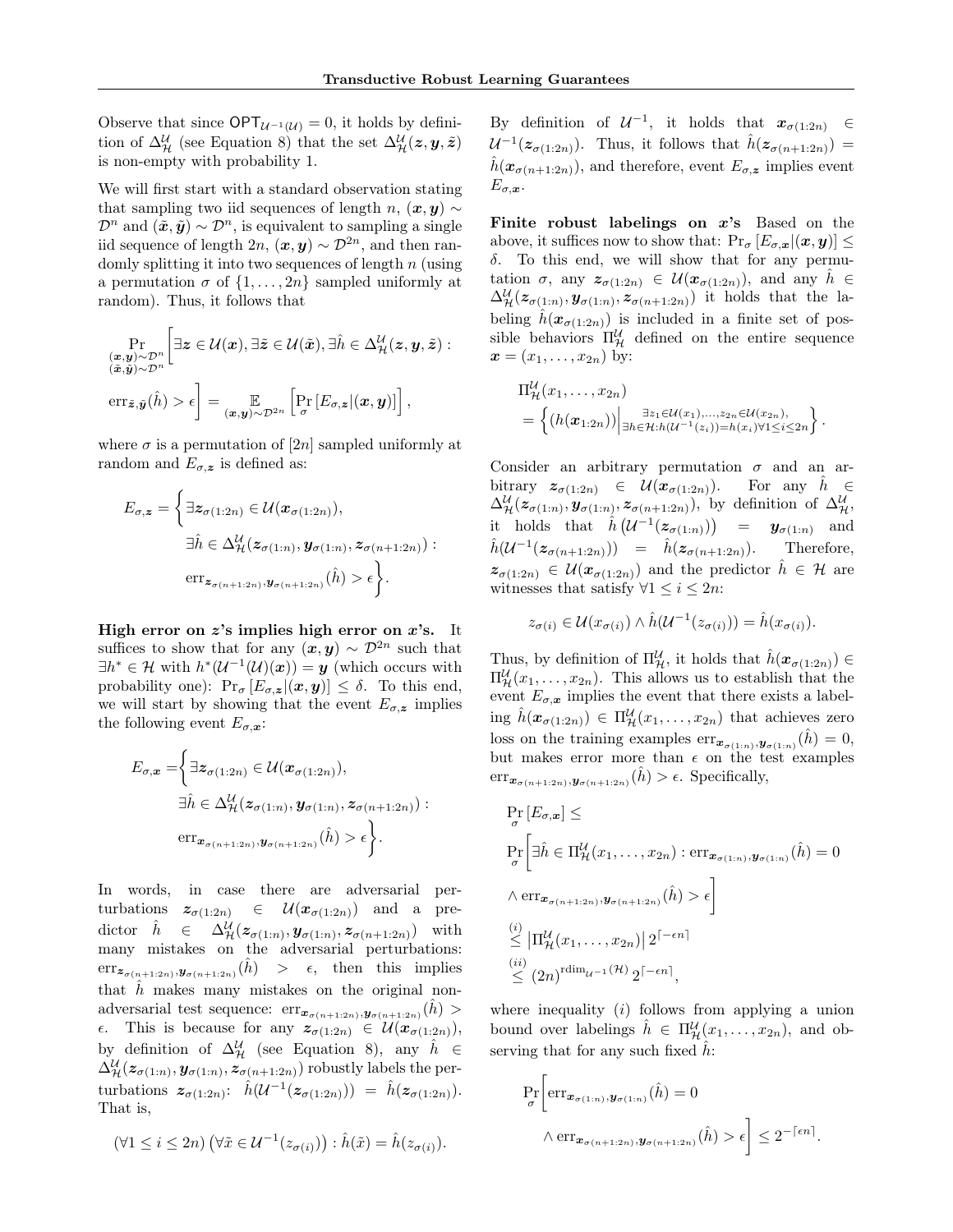To see this, suppose that  $s = \sum_{i=1}^{2n} 1\{\hat{h}(x_i) \neq y_i\} \geq$  $\lceil \epsilon n \rceil$  (otherwise, the probability of the event above is zero). Now, when sampling a random permutation  $\sigma$ , the chance that all of the mistakes fall into the test split is at most  $2^{-s} \leq 2^{-\lceil \epsilon n \rceil}$ . Because if we pair the s mistakes and any s out of the  $2n - s$  non-mistakes while fixing the remaining non-mistakes to be in the training split, then the chance that all the s mistakes appear in the test split is at most  $2^{-s}$ .

Finally, inequality (ii) follows from applying Sauer's lemma on our introduced relaxed notion of robust shattering dimension (Definition 1). Setting  $(2n)^{\text{rdim}_{\mathcal{U}^{-1}}(\mathcal{H})} 2^{[-\epsilon n]} \leq \delta$  and solving for  $\epsilon$  yields the stated bound.

#### 5.2 Agnostic Setting

*Proof.* (Proof of Theorem 2) Let  $n \in \mathbb{N}$ . For notational brevity, we write  $\mathsf{OPT} = \mathsf{OPT}_{\mathcal{U}^{-1}(\mathcal{U})}$ . We will assume that OPT (see Equation 3) is attained by some predictor  $h^* \in \mathcal{H}^3$  Let  $(\bm{x}, \bm{y}) \sim \mathcal{D}^n$ ,  $(\tilde{\bm{x}}, \tilde{\bm{y}}) \sim \mathcal{D}^n$  be independent.

We will establish that with high probability over the drawings of  $(x, y), (\tilde{x}, \tilde{y}) \sim \mathcal{D}^n$ : for any adversarial perturbations  $z \in \mathcal{U}(\mathbf{x}), \, \tilde{z} \in \mathcal{U}(\tilde{\mathbf{x}})$ , and any predictor  $\hat{h} \in \Delta^{\mathcal{U}}_{\mathcal{H}}(\boldsymbol{z},\boldsymbol{y},\tilde{\boldsymbol{z}})$ :

- 1.  $\hat{h}$  achieves low robust error on the training examples:  $R_{\mathcal{U}^{-1}}(\hat{h}; z, y) \le \text{OPT} + \epsilon_0$ .
- 2.  $\hat{h}$  is robust (but not necessarily correct) on many of the test examples:  $R_{\mathcal{U}^{-1}}(\hat{h}; \tilde{\mathbf{z}}) \le \text{OPT} + \epsilon_0$ .

We will then combine properties (1) and (2) above with a standard guarantee from VC theory to show that  $\hat{h}$ achieves low error on the test examples  $\tilde{z}$ .

We now begin with showing (1) and (2). For the above fixed  $h^*$ , observe that by a standard Hoeffding bound, for  $\epsilon_0 = \sqrt{\frac{\ln(2/\delta)}{2n}}$  $\frac{(2/0)}{2n}$ , it holds that  $\Pr\left[\right. \left(\mathrm{R}_{\mathcal{U}^{-1}(\mathcal{U})}(h^*;\bm{x},\bm{y})\leq \mathsf{OPT}+\epsilon_0\right)$  $\wedge \left( \mathrm{R}_{\mathcal{U}^{-1}(\mathcal{U})}(h^*; \tilde{\boldsymbol{x}}, \tilde{\boldsymbol{y}}) \leq \mathsf{OPT} + \epsilon_0) \right] \geq 1 - \delta.$ 

By definition of  $R_{\mathcal{U}^{-1}(\mathcal{U})}$ , this implies that

$$
\Pr\bigg[\left(\forall \boldsymbol{z} \in \mathcal{U}(\boldsymbol{x}) : \mathrm{R}_{\mathcal{U}^{-1}}(h^*; \boldsymbol{z}, \boldsymbol{y}) \le \mathsf{OPT} + \epsilon_0\right) \newline \land \left(\forall \tilde{\boldsymbol{z}} \in \mathcal{U}(\tilde{\boldsymbol{x}}) : \mathrm{R}_{\mathcal{U}^{-1}}(h^*; \tilde{\boldsymbol{z}}) \le \mathsf{OPT} + \epsilon_0\right)\bigg] \ge 1 - \delta.
$$

This implies that

$$
\Pr\left[\forall z \in \mathcal{U}(\boldsymbol{x}), \forall \tilde{z} \in \mathcal{U}(\tilde{\boldsymbol{x}}): \atop h \in \mathcal{H} \max \left\{ R_{\mathcal{U}^{-1}}(h; \boldsymbol{z}, \boldsymbol{y}), R_{\mathcal{U}^{-1}}(h; \tilde{\boldsymbol{z}}) \right\} \le \text{OPT} + \epsilon_0 \right] \ge 1 - \delta.
$$

By Equation 9, we have

$$
\Pr\bigg[\forall \mathbf{z} \in \mathcal{U}(\mathbf{x}), \forall \tilde{\mathbf{z}} \in \mathcal{U}(\tilde{\mathbf{x}}), \forall \hat{h} \in \Delta_{\mathcal{H}}^{\mathcal{U}}(\mathbf{z}, \mathbf{y}, \tilde{\mathbf{z}}):
$$

$$
\max\left\{\mathbf{R}_{\mathcal{U}^{-1}}(\hat{h}; \mathbf{z}, \mathbf{y}), \mathbf{R}_{\mathcal{U}^{-1}}(\hat{h}; \tilde{\mathbf{z}})\right\} \le \mathsf{OPT} + \epsilon_0\bigg]
$$

$$
\ge 1 - \delta.
$$

**VC Guarantee** Next, to show that  $\hat{h}$  achieves low error on the test examples  $\tilde{z}$ , we will combine the properties above with a standard guarantee in the transductive setting from VC theory, which states that for

$$
\epsilon = O\left(\sqrt{\frac{\text{vc}(\mathcal{H}) + \log(1/\delta)}{n}}\right):
$$
\n
$$
\Pr\left[\forall h \in \mathcal{H} : |\text{err}_{\mathbf{x}, \mathbf{y}}(h) - \text{err}_{\tilde{\mathbf{x}}, \tilde{\mathbf{y}}}(h)| \le \epsilon\right] \ge 1 - \delta.
$$
\nThus, for  $\epsilon = O\left(\sqrt{\frac{\text{vc}(\mathcal{H}) + \log(1/\delta)}{n}}\right):$ 

$$
\Pr\left[\forall z \in \mathcal{U}(\mathbf{x}), \forall \tilde{z} \in \mathcal{U}(\tilde{\mathbf{x}}), \forall \hat{h} \in \Delta_{\mathcal{H}}^{\mathcal{U}}(\mathbf{x}, \mathbf{y}, \mathbf{z}): \right]
$$
\n
$$
\max\left\{ R_{\mathcal{U}^{-1}}(\hat{h}; \mathbf{z}, \mathbf{y}), R_{\mathcal{U}^{-1}}(\hat{h}; \tilde{\mathbf{z}}) \right\} \le \text{OPT} + \epsilon
$$
\n
$$
\wedge \left| \text{err}_{\mathbf{x}, \mathbf{y}}(\hat{h}) - \text{err}_{\tilde{\mathbf{x}}, \tilde{\mathbf{y}}}(\hat{h}) \right| \le \epsilon \right] \ge 1 - 2\delta.
$$

Finally, observe that for any predictor  $\hat{h} \in \Delta^{\mathcal{U}}_{\mathcal{H}}(\boldsymbol{z},\boldsymbol{y},\tilde{\boldsymbol{z}})$  $\text{that}\quad \text{satisfies}\quad \max\left\{\texttt{R}_{\mathcal{U}^{-1}}(\hat{h};\boldsymbol{z},\boldsymbol{y}),\texttt{R}_{\mathcal{U}^{-1}}(\hat{h};\tilde{\boldsymbol{z}})\right\}\quad \leq \quad$ OPT +  $\epsilon$  and  $|\text{err}_{\tilde{x},\tilde{y}}(\hat{h}) - \text{err}_{\tilde{x},\tilde{y}}(\hat{h})| \leq \epsilon$ , we can deduce that:

- $\text{err}_{\boldsymbol{x},\boldsymbol{y}}(\hat{h}) \leq \text{OPT} + \epsilon \left( \text{since } R_{\mathcal{U}^{-1}}(\hat{h}; z, y) \leq \text{OPT} + \epsilon \right)$  $\epsilon$  and  $\boldsymbol{x} \in \mathcal{U}^{-1}(\boldsymbol{z})$ ). Therefore, err<sub> $\tilde{\boldsymbol{x}}, \tilde{\boldsymbol{y}}(\hat{h}) \leq \textsf{OPT} + \epsilon$ </sub>  $2\epsilon$  (since  $|\text{err}_{\tilde{\boldsymbol{x}},\tilde{\boldsymbol{y}}}(\hat{h}) - \text{err}_{\tilde{\boldsymbol{x}},\tilde{\boldsymbol{y}}}(\hat{h})| \leq \epsilon$ ).
- Since  $\text{err}_{\tilde{\boldsymbol{x}},\tilde{\boldsymbol{y}}}(\hat{h}) \le \text{OPT} + 2\epsilon$  and  $R_{\mathcal{U}^{-1}}(\hat{h};\boldsymbol{z}) \le$ OPT +  $\epsilon$ , this implies that  $\text{err}_{\boldsymbol{z},\tilde{\boldsymbol{n}}}(\hat{h}) \leq 2\text{OPT} + 3\epsilon$ .

A refined bound We will show that

$$
\Pr\left[\forall z \in \mathcal{U}(x), \forall \tilde{z} \in \mathcal{U}(\tilde{x}), \forall \hat{h} \in \Delta_{\mathcal{H}}^{\mathcal{U}}(x, y, z) : \max\left\{ \mathrm{R}_{\mathcal{U}^{-1}}(\hat{h}; z, y), \mathrm{R}_{\mathcal{U}^{-1}}(\hat{h}; \tilde{z}) \right\} \le \mathrm{OPT} + \epsilon
$$

$$
\wedge \left| \mathrm{err}_{x, y}(\hat{h}) - \mathrm{err}_{\tilde{x}, \tilde{y}}(\hat{h}) \right| \le \tilde{\epsilon} \right] \ge 1 - \delta.
$$

<sup>&</sup>lt;sup>3</sup>Otherwise, we can always choose a predictor  $h^* \in \mathcal{H}$ attaining  $\mathsf{OPT} + \epsilon'$  for any small  $\epsilon' > 0$ .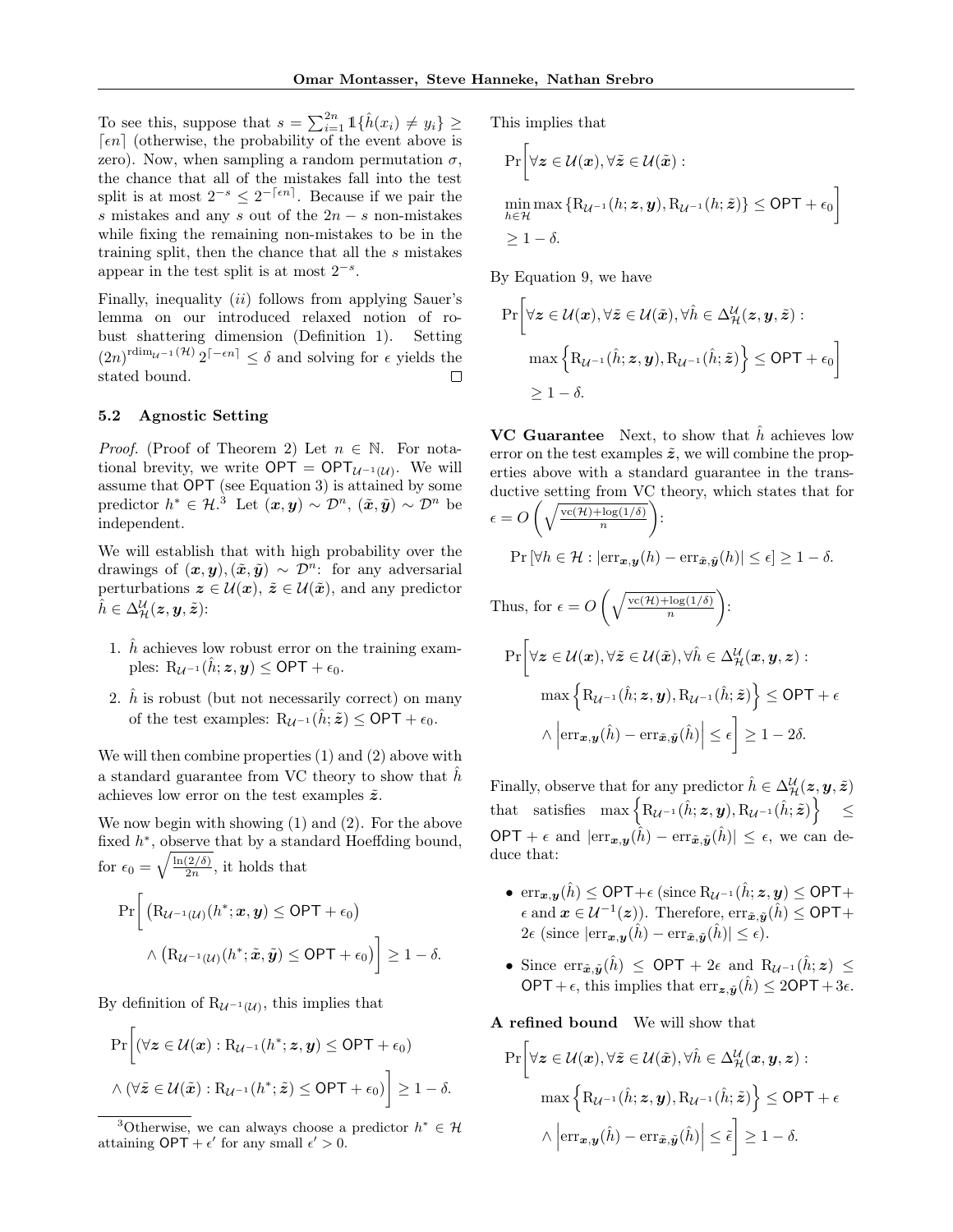,

for a different  $\tilde{\epsilon}$  that scales with OPT and rdim<sub> $U^{-1}(\mathcal{H})$ </sub> (instead of  $vc(\mathcal{H})$ ). To this end, it suffices to show that for any fixed  $(x, y) \sim \mathcal{D}^{2n}$ .

Pr σ

OPT +  $\tilde{\epsilon} \wedge$ 

and solving for  $\tilde{\epsilon}$  yields:

for any fixed 
$$
(x, y) \sim \mathcal{D}^{2n}
$$
:  
\n
$$
\tilde{\epsilon} \leq \sqrt{2\ln(2)H(p) + \frac{rdim_{\mathcal{U}^{-1}}(\mathcal{H})\ln((1-p)2n) + \ln(1/\delta)}{n}}
$$
\n
$$
\Pr\left[\forall z_{\sigma(1:2n)} \in \mathcal{U}(x_{\sigma(1:2n)}), \forall \hat{h} \in \Delta_{\mathcal{H}}^{\mathcal{U}}(z_{\sigma(1:n)}, y_{\sigma(1:n)}, z_{\sigma(n+1:2n)}) \leq \sqrt{2\ln(2)H(p)} + \sqrt{\frac{rdim_{\mathcal{U}^{-1}}(\mathcal{H})\ln((1-p)2n) + \ln(1/\delta)}{n}}
$$
\n
$$
\max \left\{ R_{\mathcal{U}^{-1}}(\hat{h}; z_{\sigma(1:n)}, y_{\sigma(1:n)}), R_{\mathcal{U}^{-1}}(\hat{h}; z_{\sigma(n+1:2n)}) \right\} \leq \frac{1}{p} + \sqrt{\frac{rdim_{\mathcal{U}^{-1}}(\mathcal{H})\ln(2n) + \ln(1/\delta)}{n}}
$$
\n
$$
\leq p + \sqrt{\frac{rdim_{\mathcal{U}^{-1}}(\mathcal{H})\ln(2n) + \ln(1/\delta)}{n}}
$$
\n
$$
\leq p + \sqrt{\frac{rdim_{\mathcal{U}^{-1}}(\mathcal{H})\ln(2n) + \ln(1/\delta)}{n}}
$$
\nCombinary both curves from above, we get that

where  $\sigma$  is a permutation of  $\{1, 2, 3, \ldots, 2n\}$  sampled uniformly at random.

We will show that for any permutation  $\sigma$ , any  $z_{\sigma(1:2n)} \in \mathcal{U}(x_{\sigma(1:2n)})$ , and any  $\hat{h} \in \Delta^{\mathcal{U}}_{\mathcal{H}}(z_{\sigma(1:n)}, \mathbf{y}_{\sigma(1:n)}, z_{\sigma(n+1:2n)})$  it holds that the labeling  $\hat{h}(\mathbf{x}_{\sigma(1:2n)})$  is included in a finite set of possible behaviors  $\Pi_{\mathcal{H}}^{\mathcal{U}}$  defined on the entire sequence  $x = (x_1, \ldots, x_{2n})$  by:

$$
\Pi_{\mathcal{H}}^{\mathcal{U}}(x_1,\ldots,x_{2n}) = \left\{ (h(x_1),h(x_2),\ldots,h(x_{2n})) \middle| \begin{aligned} &\exists I \subseteq [2n],|I| \geq (1-\text{OPT}-\epsilon_0)2n, \\ &\forall i \in I, \exists z_i \in \mathcal{U}(x_i), \\ &\exists h \in \mathcal{H}: h(\mathcal{U}^{-1}(z_i)) = h(x_i) \forall i \in I \end{aligned} \right\}.
$$

When it holds that  $R_{\mathcal{U}^{-1}}(\hat{h}; z_{\sigma(1:n)}, \mathbf{y}_{\sigma(1:n)}) \leq \mathsf{OPT} +$  $\epsilon_0$  and  $\mathrm{R}_{\mathcal{U}^{-1}}(h; \mathbf{z}_{\sigma(n+1:2n)}) \le \mathrm{OPT} + \epsilon_0$ , by definition of  $R_{\mathcal{U}^{-1}}$  (see Equation 6), it follows that the predictor  $h \in \mathcal{H}$  and  $z_{\sigma(1:2n)} \in \mathcal{U}(x_{\sigma(1:2n)})$  are witnesses that satisfy  $(\exists I \subseteq [2n], |I| \ge (1 - \mathsf{OPT} - \epsilon_0)2n)$  ( $\forall i \in I$ ):

$$
z_{\sigma(i)} \in \mathcal{U}(x_{\sigma(i)}) \wedge \hat{h}(\mathcal{U}^{-1}(z_{\sigma(i)})) = \hat{h}(x_{\sigma(i)}).
$$

Thus, by definition of  $\Pi_{\mathcal{H}}^{\mathcal{U}}$ , it holds that  $\hat{h}(\boldsymbol{x}_{\sigma(1:2n)}) \in$  $\Pi_{\mathcal{H}}^{\mathcal{U}}(x_1,\ldots,x_{2n})$ . Then, observe that for any  $\tilde{\epsilon} > 0$ 

$$
\Pr_{\sigma} \left[ \exists \hat{h} \in \Pi_{\mathcal{H}}^{\mathcal{U}}(x_1, \dots, x_{2n}) : \right. \n\left. \left| \text{err}_{\mathbf{x}_{\sigma(1:n)}, \mathbf{y}_{\sigma(1:n)}}(\hat{h}) - \text{err}_{\mathbf{x}_{\sigma(n+1:2n)}, \mathbf{y}_{\sigma(n+1:2n)}}(\hat{h}) \right| > \tilde{\epsilon} \right] \n\stackrel{(i)}{\leq} \left| \Pi_{\mathcal{H}}^{\mathcal{U}}(x_1, \dots, x_{2n}) \right| e^{-\tilde{\epsilon}^2 n} \n\stackrel{(ii)}{\leq} \left( \frac{2n}{\leq (\text{OPT} + \epsilon_0) 2n} \right) \left( \frac{(1 - \text{OPT} - \epsilon_0) 2n}{\leq \text{rdim}_{\mathcal{U}^{-1}}(\mathcal{H})} \right) e^{-\tilde{\epsilon}^2 n} \n\stackrel{(iii)}{\leq} 2^{H(\text{OPT} + \epsilon_0) 2n} \left( (1 - \text{OPT} - \epsilon_0) 2n \right)^{\text{rdim}_{\mathcal{U}^{-1}}(\mathcal{H})} e^{-\tilde{\epsilon}^2 n}
$$

where inequality  $(i)$  follows from applying a union bound over labelings  $\hat{h} \in \Pi_{\mathcal{H}}^{\mathcal{U}}(x_1, \ldots, x_{2n})$ , and a standard Hoeffding bound. Inequality  $(ii)$  follows from the definition of  $\Pi_{\mathcal{H}}^{\mathcal{U}}$  and applying Sauer's lemma on our introduced relaxed notion of robust shattering dimension (Lemma 3). Inequality  $(iii)$  follows from bounds on the binomial coefficients, where  $H$ is the entropy function. Let  $p = \text{OPT} + \epsilon_0$ . Setting  $2^{H(p)2n} ((1-p)2n)^{\text{rdim}_{\mathcal{U}^{-1}}(\mathcal{H})} e^{-\tilde{\epsilon}^2 n}$  less than  $\frac{\delta}{2}$ 

Combining both events from above, we get that  $\text{err}_{\tilde{\mathbf{z}},\tilde{\mathbf{y}}}(h) \leq \text{err}_{\tilde{\mathbf{z}},\tilde{\mathbf{y}}}(h) + R_{\mathcal{U}^{-1}}(h;\tilde{\mathbf{z}}) \leq \text{err}_{\mathbf{z},\mathbf{y}}(h) + \tilde{\epsilon} +$  $\text{R}_{\mathcal{U}^{-1}}(\hat{h};\tilde{\boldsymbol{z}}) \le \text{OPT} + \epsilon_0 + \tilde{\epsilon} + \text{OPT} + \epsilon_0 = 2\text{OPT} + 2\epsilon_0 + \epsilon_1$  $\tilde{\epsilon} \leq 3\textsf{OPT} + 3\epsilon_0 + \sqrt{\frac{\text{rdim}_{\mathcal{U}^{-1}}(\mathcal{H})\ln(2n) + \ln(1/\delta)}{n}}.$ 

# 6 DISCUSSION

Related Work Adversarially robust learning has been mainly studied in the inductive setting (see e.g., Schmidt et al. (2018); Cullina et al. (2018); Khim and Loh (2018); Bubeck et al. (2019); Yin et al. (2019); Montasser et al. (2019). This includes studying what learning rules should be used for robust learning and how much training data is needed to guarantee low robust error.

In transductive learning, the learner is given unlabeled test examples to classify all at once or in batches, rather than individually (Vapnik, 1998). Without robustness guarantees, it is known that ERM is nearly minimax optimal in the transductive setting (Vapnik and Chervonenkis, 1974; Blumer et al., 1989; Tolstikhin and Lopez-Paz, 2016). In particular, additional unlabeled test data does not offer any help from a minimax perspective. More recently, (Goldwasser et al., 2020) gave a transductive learning algorithm that takes as input labeled training examples from a distribution  $D$  and *arbitrary* unlabeled test examples (chosen by an unbounded adversary, not necessarily according to perturbation set  $\mathcal{U}$ ). For classes  $H$  of bounded VC dimension, their algorithm guarantees low error rate on the test examples but it might abstain from classifying some (or perhaps even all) of them. This is different from the guarantees we present in this work, where we restrict the adversary to choose from a perturbation set  $\mathcal U$  but we do not abstain from classifying.

On the empirical side, Wu et al. (2020) recently proposed a method that leverages unlabeled test data for adversarial robustness in the context of deep neural networks. However, Chen et al. (2021) later proposed an empirical attack that breaks their defense. Furthermore, Chen et al. (2021) proposed another empirical transductive defense but with no theoretical guarantees. It would be interesting to empirically evaluate the adaptive attacks developed in (Chen et al.,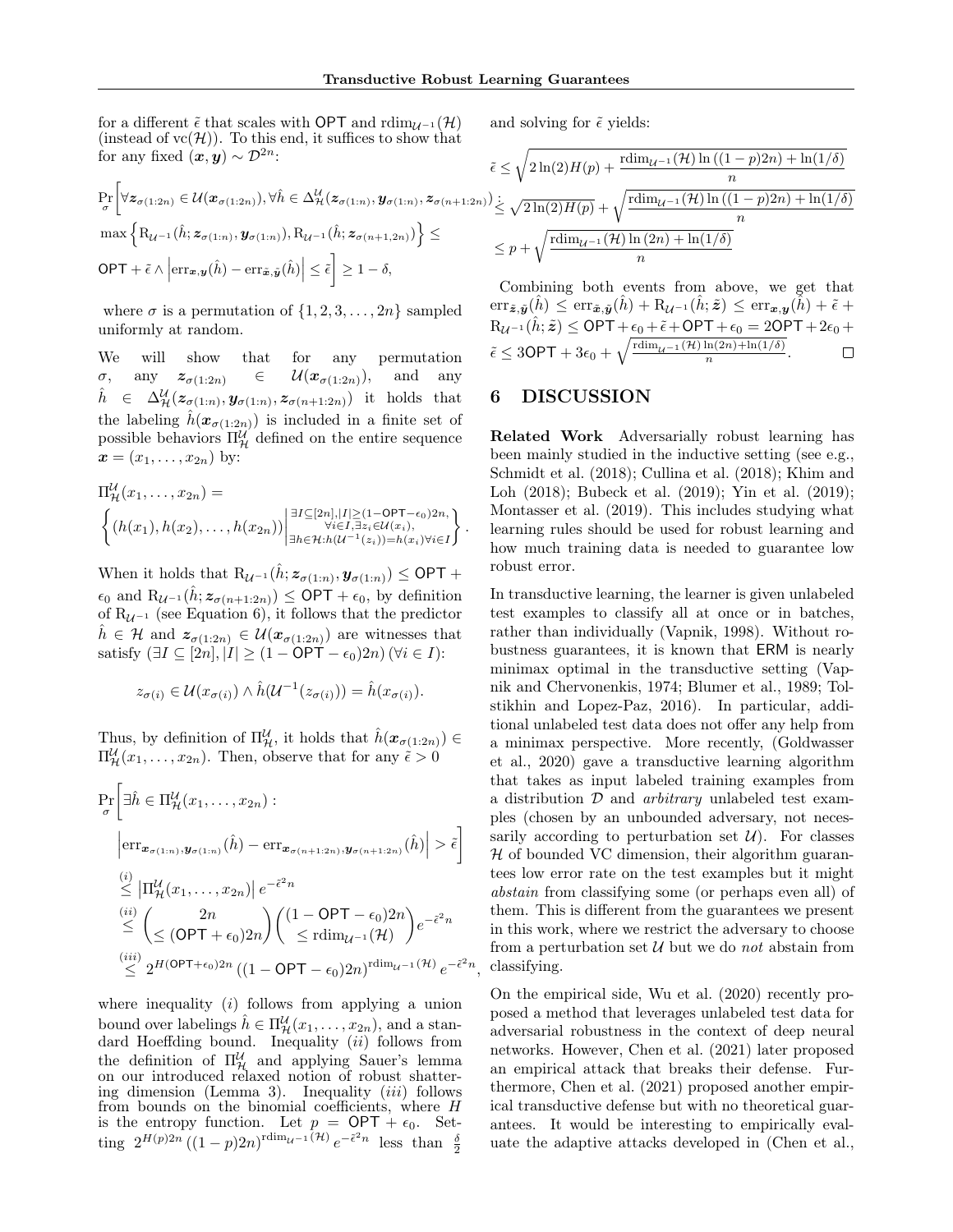2021) against our proposed transductive learner. In semi-supervised learning, recent works (Alayrac et al., 2019; Carmon et al., 2019) have shown that (nonadversarial) unlabeled test data can improve adversarially robust generalization in practice, and there is also theoretical work quantifying the benefit of unlabeled data for robust generalization (Ashtiani et al., 2020).

Open Problems Can we design transductive learners that compete with  $OPT_{\mathcal{U}}$  instead of  $OPT_{\mathcal{U}^{-1}(\mathcal{U})}$ ? We note that this will likely require more sophistication, in the sense that we can construct classes  $H$ with  $vc(\mathcal{H}) = 1$  (similar construction to Montasser et al. (2019)) and distributions  $D$  where  $OPT_{\mathcal{U}} = 0$ but  $OPT_{\mathcal{U}^{-1}(\mathcal{U})} = 1$ , and moreover, our simple transductive learner fails and finding a robust labeling on the test examples no longer suffices.

At the expense of competing with  $\mathsf{OPT}_{\mathcal{U}^{-1}(\mathcal{U})}$ , can we obtain stronger robust learning guarantees in the inductive setting, similar to the transductive guarantees established in this work? As we discussed in Section 4, we can not obtain such guarantees by directly reducing to the transductive problem, and we need improper learning because proper learning will not work.

#### Acknowledgements

This work was done as part of the NSF/Simons sponsored Collaboration on the Theoretical Foundations of Deep Learning (deepfoundations.ai). This work was supported in part by DARPA under cooperative agreement HR00112020003.<sup>4</sup>

### References

- Alayrac, J., Uesato, J., Huang, P., Fawzi, A., Stanforth, R., and Kohli, P. (2019). Are labels required for improving adversarial robustness? In Advances in Neural Information Processing Systems 32: Annual Conference on Neural Information Processing Systems 2019, NeurIPS 2019, 8-14 December 2019, Vancouver, BC, Canada, pages 12192–12202.
- Arora, S., Rao, S., and Vazirani, U. V. (2004). Expander flows, geometric embeddings and graph partitioning. In Babai, L., editor, Proceedings of the 36th Annual ACM Symposium on Theory of Computing, Chicago, IL, USA, June 13-16, 2004, pages 222–231. ACM.
- Ashtiani, H., Pathak, V., and Urner, R. (2020). Blackbox certification and learning under adversarial per-

turbations. In Proceedings of the 37th International Conference on Machine Learning, ICML 2020, 13- 18 July 2020, Virtual Event, volume 119 of Proceedings of Machine Learning Research, pages 388–398. PMLR.

- Blumer, A., Ehrenfeucht, A., Haussler, D., and Warmuth, M. (1989). Learnability and the Vapnik-Chervonenkis dimension. Journal of the Association for Computing Machinery, 36(4):929–965.
- Bubeck, S., Lee, Y. T., Price, E., and Razenshteyn, I. (2019). Adversarial examples from computational constraints. In International Conference on Machine Learning, pages 831–840.
- Carmon, Y., Raghunathan, A., Schmidt, L., Duchi, J. C., and Liang, P. (2019). Unlabeled data improves adversarial robustness. In Advances in Neural Information Processing Systems 32: Annual Conference on Neural Information Processing Systems 2019, NeurIPS 2019, 8-14 December 2019, Vancouver, BC, Canada, pages 11190–11201.
- Chen, J., Guo, Y., Wu, X., Li, T., Lao, Q., Liang, Y., and Jha, S. (2021). Towards adversarial robustness via transductive learning. CoRR, abs/2106.08387.
- Cullina, D., Bhagoji, A. N., and Mittal, P. (2018). Paclearning in the presence of adversaries. In Advances in Neural Information Processing Systems 31: Annual Conference on Neural Information Processing Systems 2018, NeurIPS 2018, 3-8 December 2018, Montréal, Canada, pages 228–239.
- Goldwasser, S., Kalai, A. T., Kalai, Y., and Montasser, O. (2020). Beyond perturbations: Learning guarantees with arbitrary adversarial test examples. In Larochelle, H., Ranzato, M., Hadsell, R., Balcan, M., and Lin, H., editors, Advances in Neural Information Processing Systems 33: Annual Conference on Neural Information Processing Systems 2020, NeurIPS 2020, December 6-12, 2020, virtual.
- Goodfellow, I. J., Shlens, J., and Szegedy, C. (2015). Explaining and harnessing adversarial examples. In Bengio, Y. and LeCun, Y., editors, 3rd International Conference on Learning Representations, ICLR 2015, San Diego, CA, USA, May 7-9, 2015, Conference Track Proceedings.
- Haussler, D., Littlestone, N., and Warmuth, M. K. (1994). Predicting  $\{0,1\}$ -functions on randomly drawn points. Inf. Comput., 115(2):248–292.
- Khim, J. and Loh, P.-L. (2018). Adversarial risk bounds for binary classification via function transformation. arXiv preprint arXiv:1810.09519.
- Madry, A., Makelov, A., Schmidt, L., Tsipras, D., and Vladu, A. (2018). Towards deep learning models resistant to adversarial attacks. In 6th International Conference on Learning Representations,

<sup>&</sup>lt;sup>4</sup>The views expressed in this work do not necessarily reflect the position or the policy of the Government and no official endorsement should be inferred. Approved for public release; distribution is unlimited.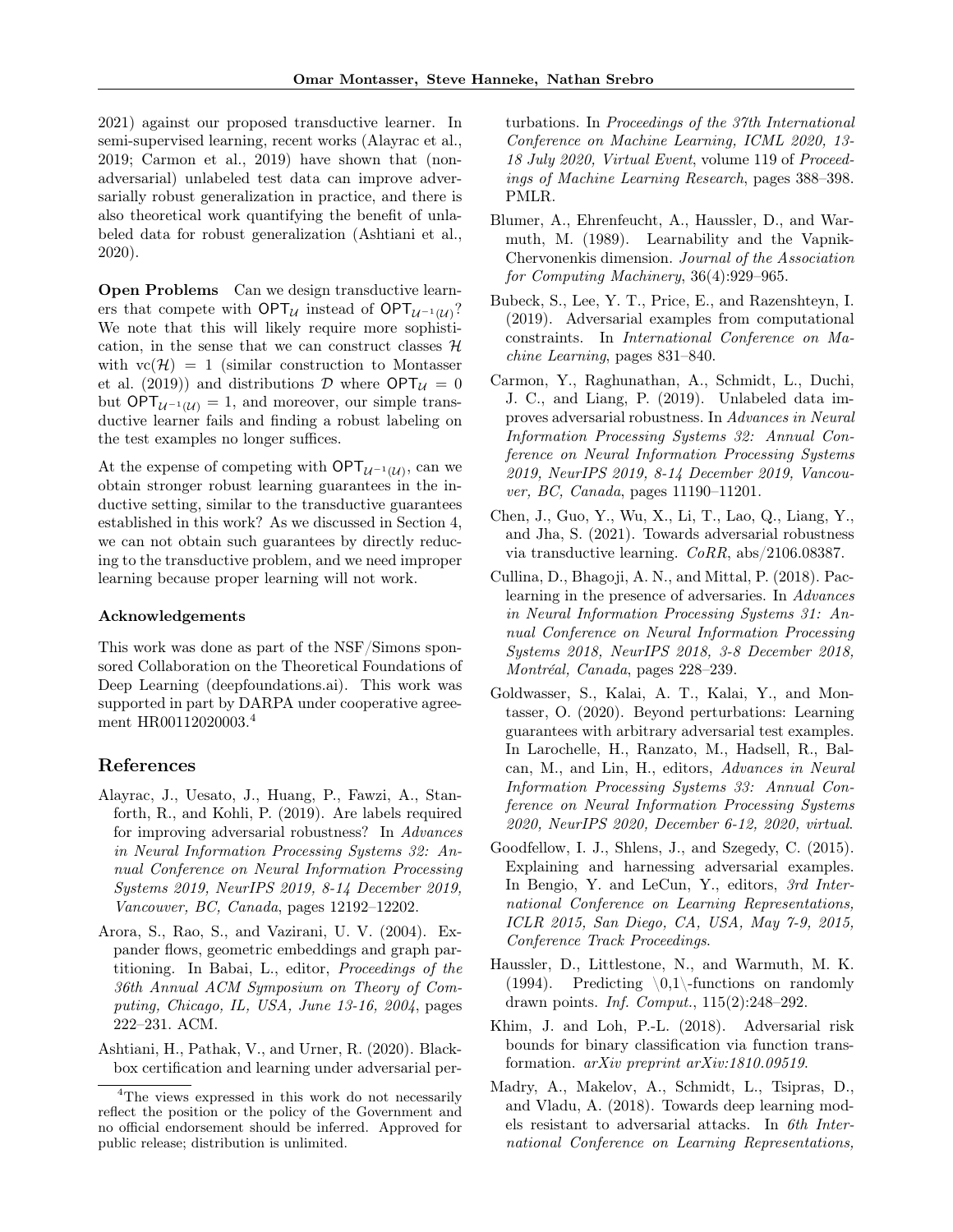ICLR 2018, Vancouver, BC, Canada, April 30 - May 3, 2018, Conference Track Proceedings. Open-Review.net.

- Montasser, O., Hanneke, S., and Srebro, N. (2019). Vc classes are adversarially robustly learnable, but only improperly. In Beygelzimer, A. and Hsu, D., editors, Proceedings of the Thirty-Second Conference on Learning Theory, volume 99 of Proceedings of Machine Learning Research, pages 2512–2530, Phoenix, USA. PMLR.
- Schmidt, L., Santurkar, S., Tsipras, D., Talwar, K., and Madry, A. (2018). Adversarially robust generalization requires more data. In Bengio, S., Wallach, H. M., Larochelle, H., Grauman, K., Cesa-Bianchi, N., and Garnett, R., editors, Advances in Neural Information Processing Systems 31: Annual Conference on Neural Information Processing Systems 2018, NeurIPS 2018, December 3-8, 2018, Montréal, Canada, pages 5019–5031.
- Shalev-Shwartz, S. and Ben-David, S. (2014). Understanding Machine Learning: From Theory to Algorithms. Cambridge university press.
- Tolstikhin, I. O. and Lopez-Paz, D. (2016). Minimax lower bounds for realizable transductive classification. CoRR, abs/1602.03027.
- Vapnik, V. and Chervonenkis, A. (1974). Theory of Pattern Recognition. Nauka, Moscow.
- Vapnik, V. N. (1998). Statistical Learning Theory. Wiley-Interscience.
- Wu, Y., Yuan, C., and Wu, S. (2020). Adversarial robustness via runtime masking and cleansing. In Proceedings of the 37th International Conference on Machine Learning, ICML 2020, 13-18 July 2020, Virtual Event, volume 119 of Proceedings of Machine Learning Research, pages 10399–10409. PMLR.
- Yin, D., Ramchandran, K., and Bartlett, P. L. (2019). Rademacher complexity for adversarially robust generalization. In Proceedings of the 36th International Conference on Machine Learning, ICML 2019, 9-15 June 2019, Long Beach, California, USA, volume 97 of Proceedings of Machine Learning Research, pages 7085–7094. PMLR.
- Zhang, H., Yu, Y., Jiao, J., Xing, E. P., Ghaoui, L. E., and Jordan, M. I. (2019). Theoretically principled trade-off between robustness and accuracy. In Proceedings of the 36th International Conference on Machine Learning, ICML 2019, 9-15 June 2019, Long Beach, California, USA, volume 97 of Proceedings of Machine Learning Research, pages 7472– 7482. PMLR.